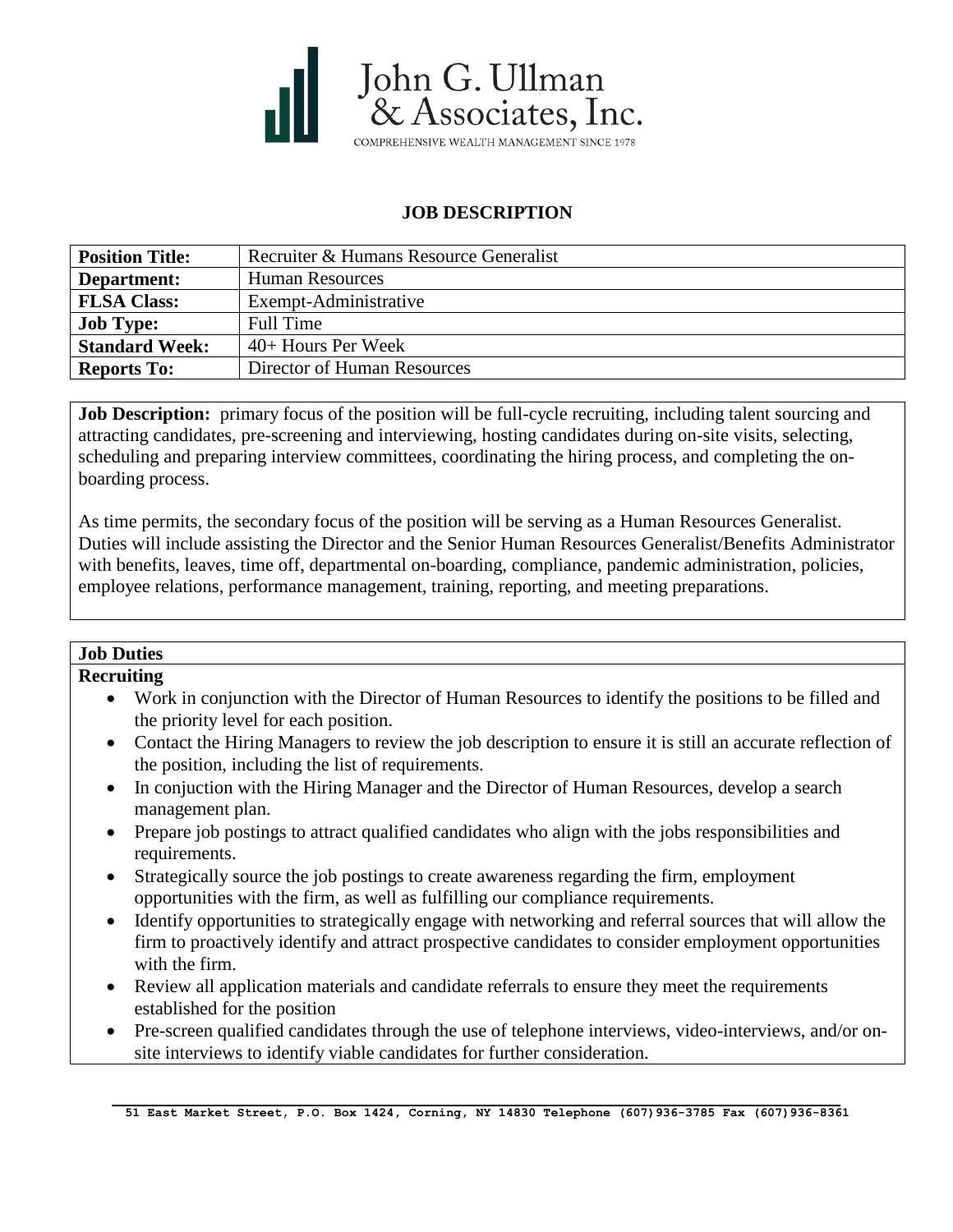- Refer viable candidates to the Hiring Manager for review and consideration. Schedule selected candidates to interview with the Hiring Manager in the manner described in the search management plan.
- Schedule selected candidates for an on-site visit to meet with members of the Interview Committee. Host the candidate during their visit and coordinate the interviews for the members of the Interview Committee throughout the day.
- Coordinate the decision making process by gathering feedback from the members of the Interview Committee. Analyze the feedback and prepare a hiring decision recommendation for the hiring manager.
- In conjunction with the hiring manager and the Director of Human Resources, coordinate the job offer process. Confirm the details of the job offer and who will be responsible for extending the verbal job offer to the candidate.
- Prepare and send the Job Offer Package to the candidate.
- Coordinate with the Director of Human Resources and the Senior Human Resources Generalist/Benefits Administrator to confirm who will be responsible for working on the steps of the Conditional On-Boarding Process.

## **Reporting-Recruiting Activities**

- Prepare a weekly status report to be reviewed during the Human Resources Department Meeting.
- Prepare a weekly status report to be reviewed by the Chief Operating Officer in preparation for the Executive Team Meeting.
- Prepare a quarterly status report to be reviewed by the Senior Vice President and the Director of Human Resources in preparation for the Board of Director Meetings.
- Prepare an annual status report to be reviewed by the Vice President/Controller and the Director of Human Resources in preparation to report to the County IDA.

### **Human Resources Generalist**

 As time permits, assist the Director and the Senior Human Resources Generalist/Benefits Administrator with benefits, leaves, time off, departmental on-boarding, compliance, pandemic administration, policies, employee relations, performance management, training, reporting, and meeting preparations.

### **Required Qualifications:**

- Bachelor's Degree or the equivalent in training and experience.
- A minimum of 3-5 years of experience working as a recruiter.
- Experience proactively recruiting prospective candidates using networking and referral techniques.
- Demonstrated ability to interview candidates at all levels of the organization.
- Experience working as a Human Resources Generalist
- Strong interpersonal skills and an effective communicator.
- Strong organizational skills and the ability to manage multiple assignments effectively.
- Attention to detail and the ability to prepare reports for a variety of users.
- Strong technical skills to include Microsoft Office, Outlook, and Database Informational Systems.